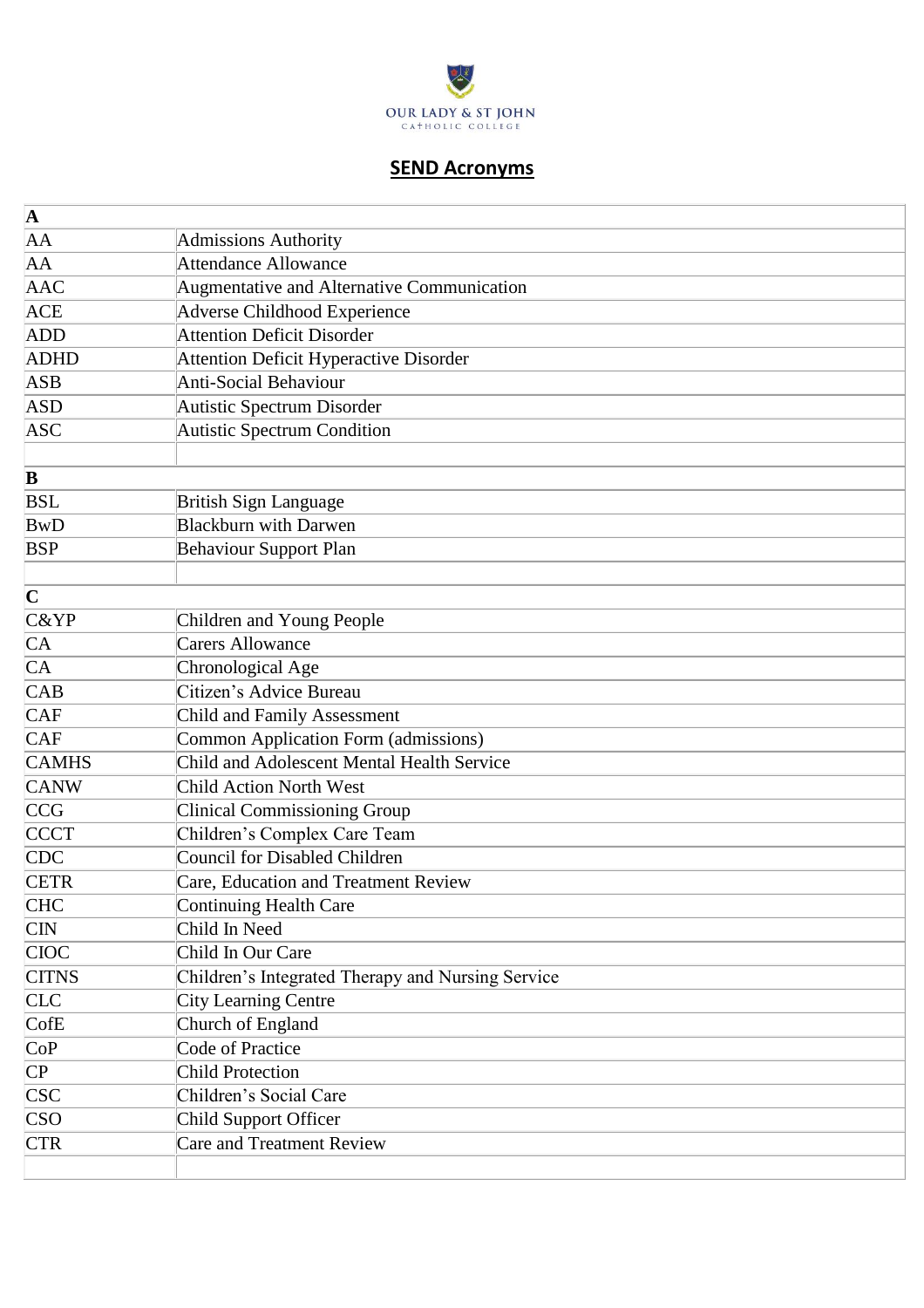| D            |                                                 |
|--------------|-------------------------------------------------|
| <b>DCO</b>   | Designated Clinical Officer                     |
| <b>DDA</b>   | <b>Disability Discrimination Act</b>            |
| <b>DLA</b>   | <b>Disability Living Allowance</b>              |
| <b>DFE</b>   | <b>Department For Education</b>                 |
| <b>DFG</b>   | <b>Disabled Facilities Grant</b>                |
| <b>DMO</b>   | Designated Medical Officer                      |
| DP           | <b>Direct Payments</b>                          |
| <b>DSA</b>   | <b>Disabled Students Allowance</b>              |
| <b>DWP</b>   | Department for Work and Pensions                |
|              |                                                 |
| E            |                                                 |
| <b>EFA</b>   | <b>Education Funding Agency</b>                 |
| <b>EHE</b>   | <b>Elective Home Education</b>                  |
| <b>EHC</b>   | <b>Education Health and Care</b>                |
| <b>EHCP</b>  | Education, Health and Care Plan                 |
| <b>ELCAS</b> | East Lancs Child and Adolescent Support Service |
| <b>ELHT</b>  | East Lancashire Hospitals Trust                 |
| <b>EOTAS</b> | <b>Education Other Than At School</b>           |
| EP           | <b>Educational Psychologist</b>                 |
| <b>EWO</b>   | Education Welfare Officer - now known as IO     |
| <b>EYFS</b>  | Early Years Foundation Stage                    |
|              |                                                 |
| $\mathbf F$  |                                                 |
| FE           | <b>Further Education</b>                        |
| <b>FIS</b>   | <b>Family Information Service</b>               |
|              |                                                 |
| G            |                                                 |
|              |                                                 |
| $\bf H$      |                                                 |
| H I          | Hearing Impaired                                |
| <b>HNA</b>   | <b>Health Needs Assessment</b>                  |
|              |                                                 |
| I            |                                                 |
| <b>IBP</b>   | Individual Behaviour Plan                       |
| <b>ICPC</b>  | <b>Initial Child Protection Conference</b>      |
| <b>IEP</b>   | <b>Individual Education Plan</b>                |
| IO           | Inclusion Officer (formerly known as EWO)       |
| IS           | <b>Independent Supporter</b>                    |
| <b>IRO</b>   | <b>Independent Reviewing Officer</b>            |
| <b>IPRA</b>  | Individual Pupil Resourcing Agreement           |
|              |                                                 |
| L            |                                                 |
| LA           | Local Authority                                 |
| <b>LAC</b>   | Looked After Child                              |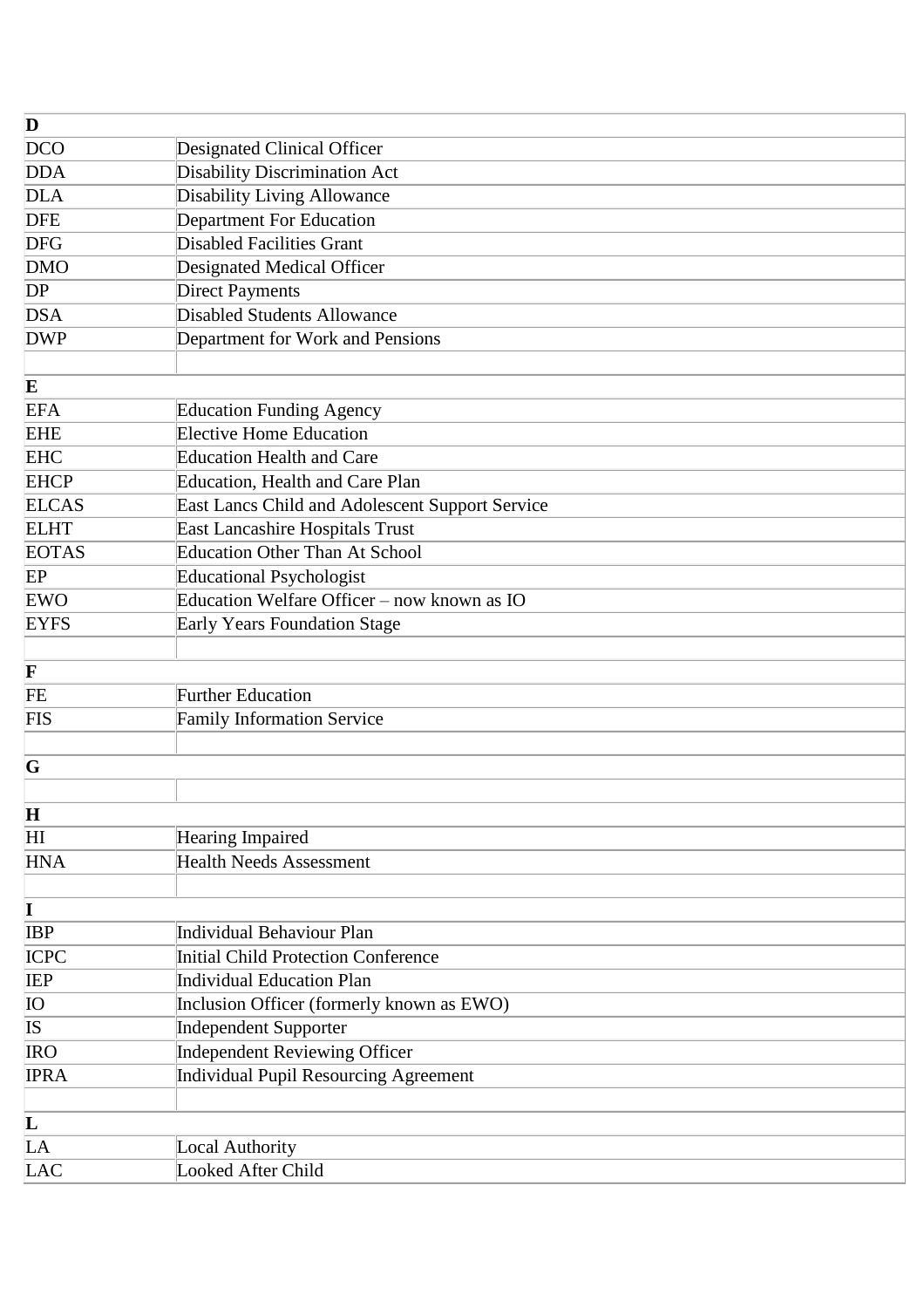| <b>LCFT</b>     | <b>Lancashire Care Foundation Trust</b>               |
|-----------------|-------------------------------------------------------|
| LD              | Learning Disabilities                                 |
| <b>LDD</b>      | Learning Difficulties and Disabilities                |
| LO              | Local Offer                                           |
| <b>LSA</b>      | <b>Learning Support Assistant</b>                     |
|                 |                                                       |
| M               |                                                       |
| <b>MASH</b>     | Multi Agency Safeguarding Hub                         |
| <b>MAT</b>      | Multi Academy Trust                                   |
| <b>MCA</b>      | Mental Capacity Act                                   |
| <b>MDT</b>      | Multi-Disciplinary Team                               |
| <b>MLD</b>      | Moderate Learning Difficulty                          |
|                 |                                                       |
| N               |                                                       |
| <b>NAS</b>      | National Autistic Society                             |
| <b>NASEN</b>    | National Association for Special Educational Needs    |
| <b>NHS</b>      | National Health Service                               |
|                 |                                                       |
| $\mathbf 0$     |                                                       |
| OT              | Occupational Therapy/Therapist                        |
| Ofsted          | Office for standards in education                     |
|                 |                                                       |
| ${\bf P}$       |                                                       |
| <b>PEP</b>      | <b>Personal Education Plan</b>                        |
| <b>PECS</b>     | Picture Exchange Communication System                 |
| <b>PCP</b>      | Person Centred Planning                               |
| PCT             | Primary Care Trust                                    |
| PD              | Physical Difficulty                                   |
| PfA             | Preparation for Adulthood                             |
| PHB             | Personal Health Budget                                |
| PiP             | Parents in Partnership                                |
| <b>PIP</b>      | Personal Independence Payments                        |
| <b>PIVATS</b>   | Performance Indicators for Value Added Target Setting |
| <b>PMLD</b>     | Profound and Multiple Learning Difficulties           |
| <b>PRSP</b>     | Primary Resourced Specialist Provision                |
| PRU             | Pupil Referral Unit                                   |
| PX              | <b>Permanent Exclusion</b>                            |
|                 |                                                       |
| $\bf R$         |                                                       |
| <b>RC</b>       | Roman Catholic                                        |
|                 |                                                       |
| $\bf S$         |                                                       |
| <b>SDQ</b>      | <b>Strengths and Difficulties Questionnaire</b>       |
| <b>SEMH</b>     | Social, Emotional and Mental Health Difficulties      |
| <b>SEN/SEND</b> | Special Educational Needs/ and Disability             |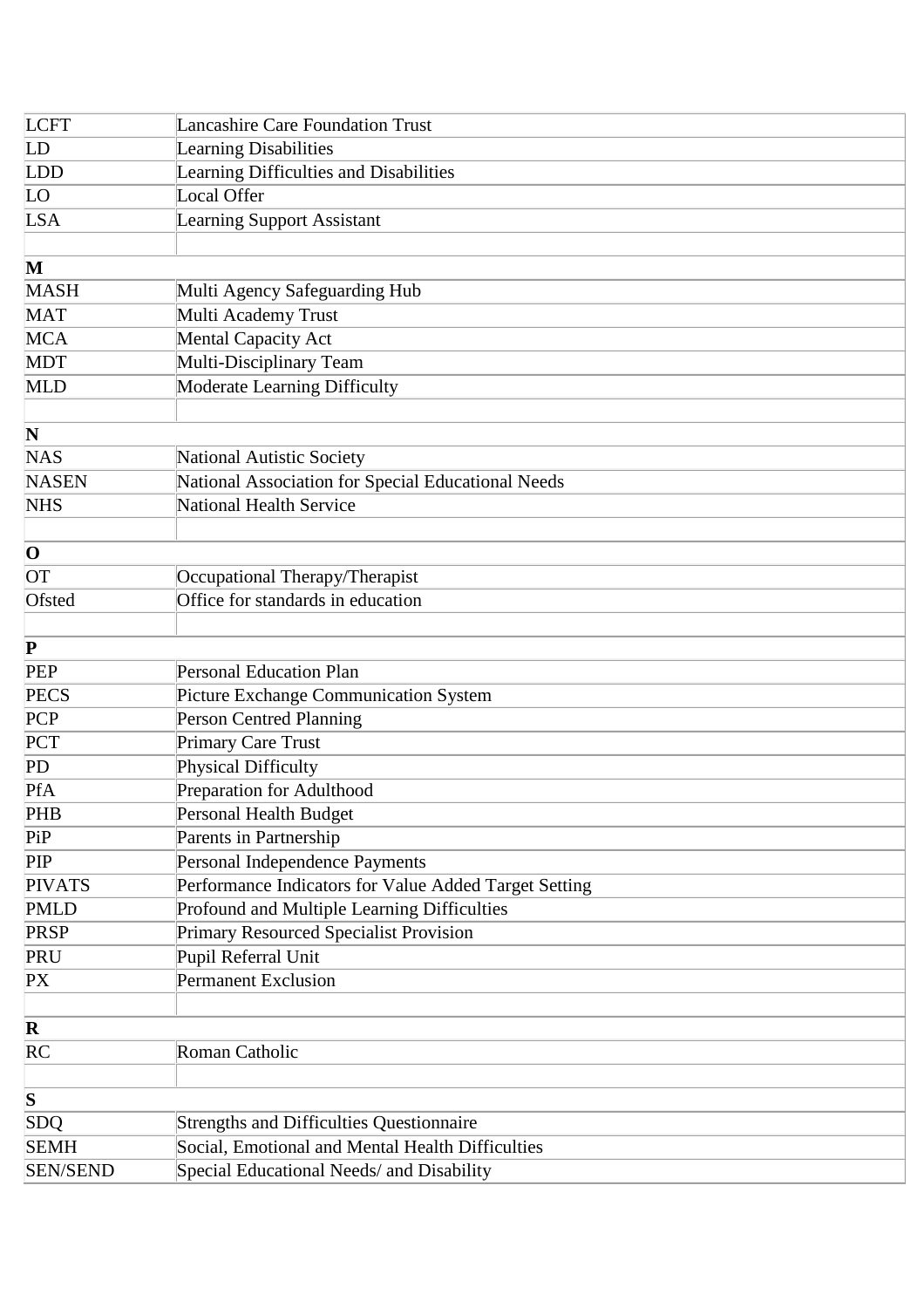| <b>SENCO</b>    | Special Educational Needs Co-ordinator                     |
|-----------------|------------------------------------------------------------|
| <b>SENDIASS</b> | <b>SEND Information and Advice Support Service</b>         |
| <b>SENDIST</b>  | Special Educational Needs and Disability Tribunal          |
| <b>SENDSS</b>   | Special Educational Needs and Disability Support Service   |
| SGO             | Special Guardianship Order                                 |
| <b>SLCN</b>     | Speech, Language and Communication Needs                   |
| <b>SLD</b>      | Severe Learning Difficulties                               |
| <b>SLT</b>      | Speech and Language Therapy                                |
| <b>SMART</b>    | Specific, Measureable, Achievable, Realistic, Time related |
| SpLD            | Specific Learning Difficulties (Dyslexia)                  |
| <b>SSA</b>      | Special Support Assistant                                  |
| SW              | Social Worker                                              |
|                 |                                                            |
| T               |                                                            |
| TA              | <b>Teaching Assistant</b>                                  |
| <b>TAC</b>      | Team Around the Child                                      |
| <b>TAF</b>      | Team Around the Family                                     |
|                 |                                                            |
| $\mathbf{V}$    |                                                            |
| <b>VCFS</b>     | Voluntary, Community and Faith Sector                      |
| <b>VSH</b>      | Virtual School Headteacher                                 |
| VI              | Visual Impairment                                          |
|                 |                                                            |
| Y               |                                                            |
| YOT             | Youth Offending Team                                       |
| YOI             | Young Offenders Institute                                  |
| YP              | <b>Young Person</b>                                        |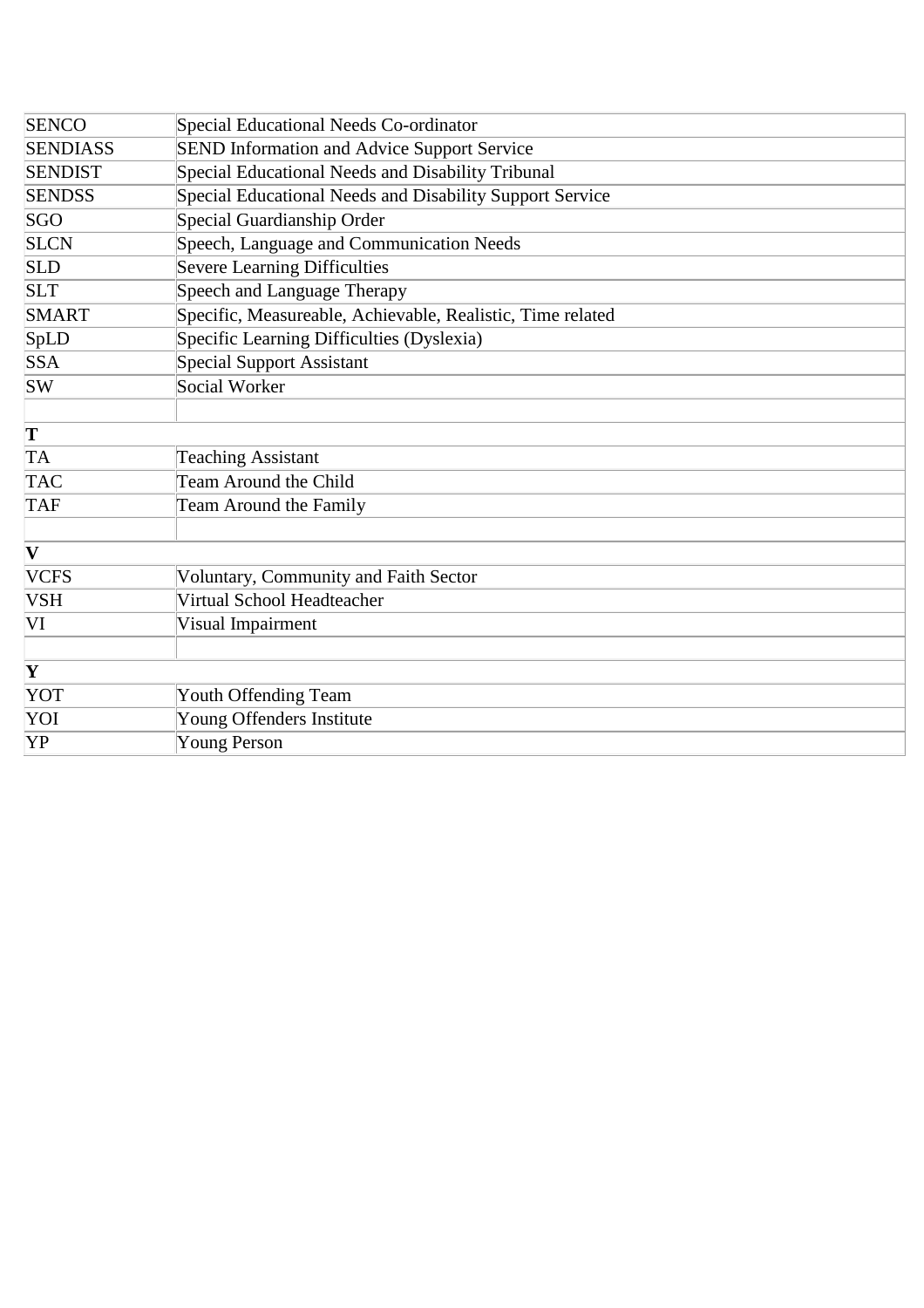| AAC                                                                                   | Augmentative and Alternative Communication                                                                                                                                                                                                                                                                                                                                                                                                                                                                                                                                                                      |
|---------------------------------------------------------------------------------------|-----------------------------------------------------------------------------------------------------------------------------------------------------------------------------------------------------------------------------------------------------------------------------------------------------------------------------------------------------------------------------------------------------------------------------------------------------------------------------------------------------------------------------------------------------------------------------------------------------------------|
|                                                                                       | These are extra tools to help people to communicate – ranging from communication via eye<br>pointing to the use of pictures and technology to communicate.                                                                                                                                                                                                                                                                                                                                                                                                                                                      |
| <b>ADHD</b>                                                                           | Attention Deficit Hyperactivity Disorder.                                                                                                                                                                                                                                                                                                                                                                                                                                                                                                                                                                       |
|                                                                                       | <i>ADHD</i> affects children and teens and can continue into adulthood. <i>ADHD</i> is the most<br>commonly diagnosed mental disorder of children. Children with ADHD may be hyperactive<br>and unable control their impulses or they may have trouble paying attention.                                                                                                                                                                                                                                                                                                                                        |
| Advices                                                                               | Another name for a report written by a parent or professional which contributes to the EHC<br>Needs assessment or the EHC Annual Review                                                                                                                                                                                                                                                                                                                                                                                                                                                                         |
| Advocate                                                                              | An advocate is someone who supports you to speak for yourself or speaks for you. An<br>advocate will help a service user or carer to have their say and ensure that their choices and<br>needs are met.                                                                                                                                                                                                                                                                                                                                                                                                         |
| <b>ASD</b>                                                                            | Autistic Spectrum Disorder is the name for a range of similar conditions, including Asperger<br>syndrome, that affect a person's social interaction, communication, interests and behaviour.<br>It's estimated that about 1 in every 100 people in the UK has ASD. More boys are diagnosed<br>with the condition than girls.                                                                                                                                                                                                                                                                                    |
| Assess, Plan, Do,<br>Review                                                           | See Graduated Approach below.                                                                                                                                                                                                                                                                                                                                                                                                                                                                                                                                                                                   |
| Assistive Technology                                                                  | Equipment that helps people to remain independent, healthy and safe in their own homes or in<br>school and the community by helping them to manage risks and/or make day to day tasks<br>easier                                                                                                                                                                                                                                                                                                                                                                                                                 |
| CCG                                                                                   | Clinical Commissioning Groups (CCGs) were created following the Health and Social Care<br>Act in 2012, and replaced Primary Care Trusts on 1 April 2013. They are clinically-led<br>statutory NHS bodies responsible for the planning and commissioning or 'buying' of health<br>care and wellbeing services for their local area. NHS Blackburn with Darwen CCG is made<br>up of 27 GP practices located within the borough boundaries. The Chair of the CCG is Mr<br>Graham Burgess. For more information, please see the NHS Blackburn with Darwen CCG<br>website: http://www.blackburnwithdarwenccg.nhs.uk/ |
| Centile                                                                               | The division of information into 100 groups. For example, a score at the 5 <sup>th</sup> centile means that<br>on average, only 5 children out of every 100 could be expected to score lower (and 95 would<br>score higher)                                                                                                                                                                                                                                                                                                                                                                                     |
| Children's Integrated<br>Therapy and Nursing                                          | Children's Integrated Therapy and Nursing Services bring together Children's Occupational<br>Therapy, Speech and Language Therapy, Physiotherapy and Special School/Complex Needs                                                                                                                                                                                                                                                                                                                                                                                                                               |
| Service (CITNS)                                                                       | Nursing services. They also deliver support to children who have individual packages of care<br>due to their very complex health needs. Their website contains detailed glossaries about all<br>aspects of their work -https://www.lancashirecare.nhs.uk/childrens-integrated-therapy-and-<br>nursing-service                                                                                                                                                                                                                                                                                                   |
| Co-production                                                                         | Co-production happens when service providers recognise the benefits of working with service<br>users and other providers. To be successful those taking part need to be involved from the<br>beginning, right through to the end when reviewing, planning and developing<br>services. Children and young people with SEND, and their families, are central to SEND<br>coproduction activities and should be fully involved in developing services and important<br>decision making.                                                                                                                             |
| Designated Medical<br>Officer (DMO) or<br><b>Designated Clinical</b><br>Officer (DCO) | The "Special educational needs and disability code of practice: 0 to 25 years" statutory<br>guidance document (January 2015) places a requirement on local areas to have in place a<br>Designated Medical Officer or Designated Clinical Officer. In Blackburn with Darwen<br>arrangements have been put in place to implement a Lancashire wide service to deliver the                                                                                                                                                                                                                                         |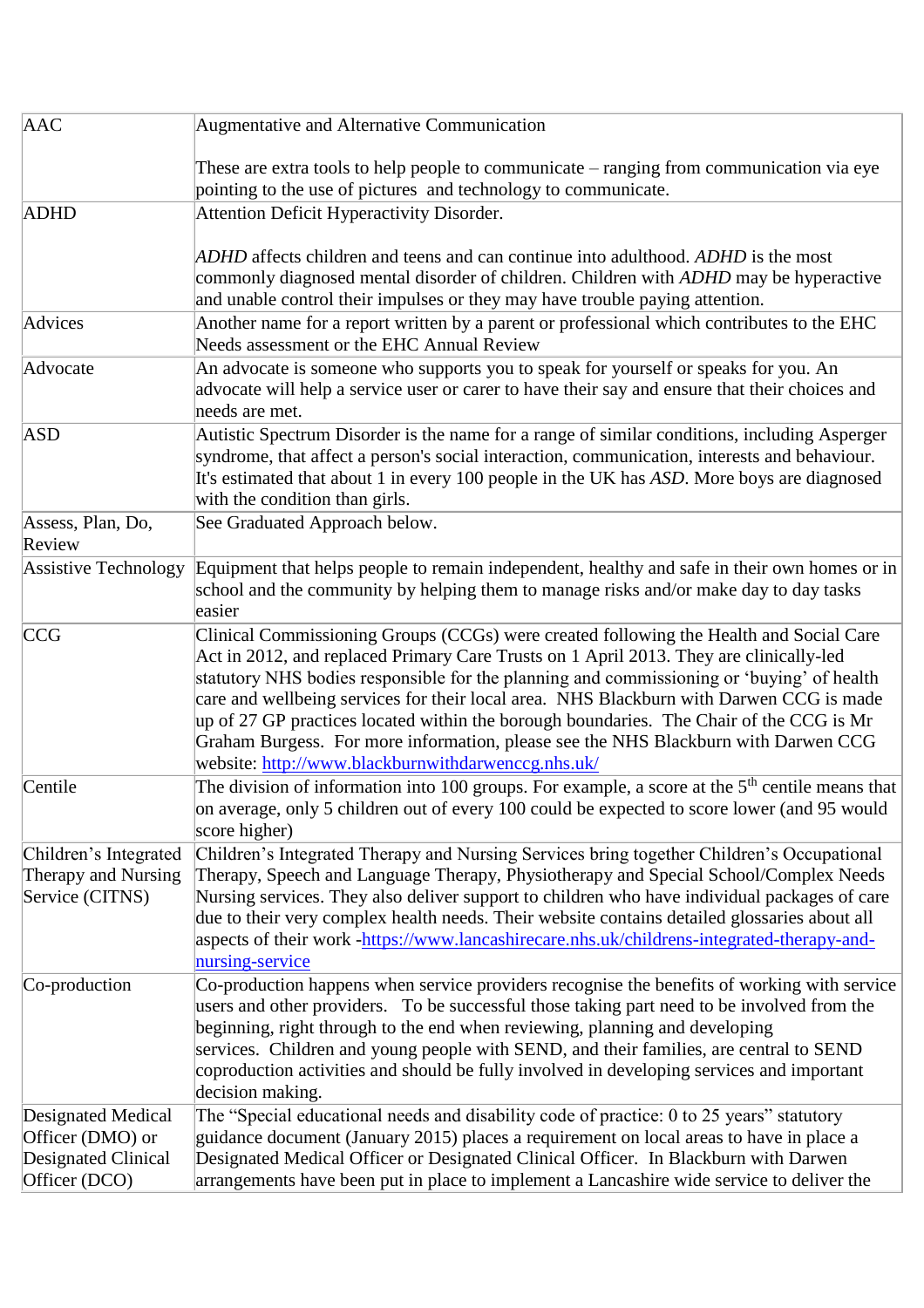|                    | functions of the DMO and DCO to ensure equity of service for all children, young people         |
|--------------------|-------------------------------------------------------------------------------------------------|
|                    | aged $0-25$ and families in Lancashire. The service will provide expert advice and guidance     |
|                    | to a range of stakeholders as well as strategic oversight and coordination.                     |
| Educational        | Educational Psychologists promote child development and learning mainly with children and       |
| Psychology         | young people, aged 0-25 years, through the application of psychology. They work closely         |
|                    | with parents and teachers and where appropriate, with other staff within the Education, Social  |
|                    | and Health Services. They apply psychology to help the development and emotional health         |
|                    | and well-being of children and young people.                                                    |
| <b>EHC</b> Plan    | Education, Health and Care Plan – this details the education, health and social care support    |
|                    | that is to be provided to a child or young person who has special educational needs and/or a    |
|                    | disability.                                                                                     |
|                    |                                                                                                 |
|                    | It is drawn up by the Local Authority after an EHC needs assessment has been carried out        |
|                    | which shows that the child or young person requires an EHC Plan to meet their needs. The        |
|                    | EHC Panel makes decisions regarding EHC Plans.                                                  |
| Graduated approach | A model of action and intervention in early education settings, schools and colleges to help    |
| or response        | children and young people who have special educational needs.                                   |
|                    |                                                                                                 |
|                    | The approach recognises that there is a continuum of special educational needs and that,        |
|                    | where necessary, increasing specialist expertise should be brought to bear on the difficulties  |
|                    | that a child or young person may be experiencing.                                               |
|                    |                                                                                                 |
|                    | This is also known as Assess, Plan, Do, Review.                                                 |
| Local Offer        | The Local Offer website is a website full of family friendly, information on education, health, |
|                    | social care and advice and guidance services that could be helpful for children and young       |
|                    | people aged 0-25 with SEND and their families. The Local Offer also includes information        |
|                    | on fun things to do and the help that's available to children as they grow up.                  |
| Mainstream school  | Any school that is not a special school or an independent school.                               |
| Maintained school  | A school funded by the Local Authority.                                                         |
|                    |                                                                                                 |
| Mediation          | Mediation brings people together with an impartial third party to try and resolve disputes and  |
|                    | disagreements. The mediator acts as facilitator but does not offer advice or solutions.         |
| Non-maintained     | A non- profit making special school, approved by the Secretary of State, usually run by a       |
| special school     | charity.                                                                                        |
| Person-centred     | This approach is where the child or young person is placed at the centre of the planning or     |
| planning           | review meeting and where their views are considered the most important. The child/young         |
|                    | person's needs are the primary focus of the meeting ensuring that they are at the centre of any |
|                    | decisions made for now and the future. Person centred planning focuses on the outcomes for      |
|                    | the child/young person and looks at how everyone can work together to help them achieve         |
|                    | these. This involves looking at what works/doesn't work for the child/young person and the      |
|                    | best ways to support them.                                                                      |
| Personal budget    | A personal budget is an agreed amount of money that you can use to arrange and pay for          |
|                    | aspects of a child/young person's care and support, following an assessment of their needs.     |
|                    | The Local Authority can manage the personal budget for you, or a third party can or you can     |
|                    | receive it as a direct payment or a mixture of the two.                                         |
| Portage            | Portage is a home visiting educational service for pre-school children with significant         |
|                    | complex needs or disability which works closely with families in the home.                      |
| Provision Map      | A way of identifying, organizing and presenting information about the interventions and         |
|                    | support provided for children with special educational needs. This can also be costed.          |